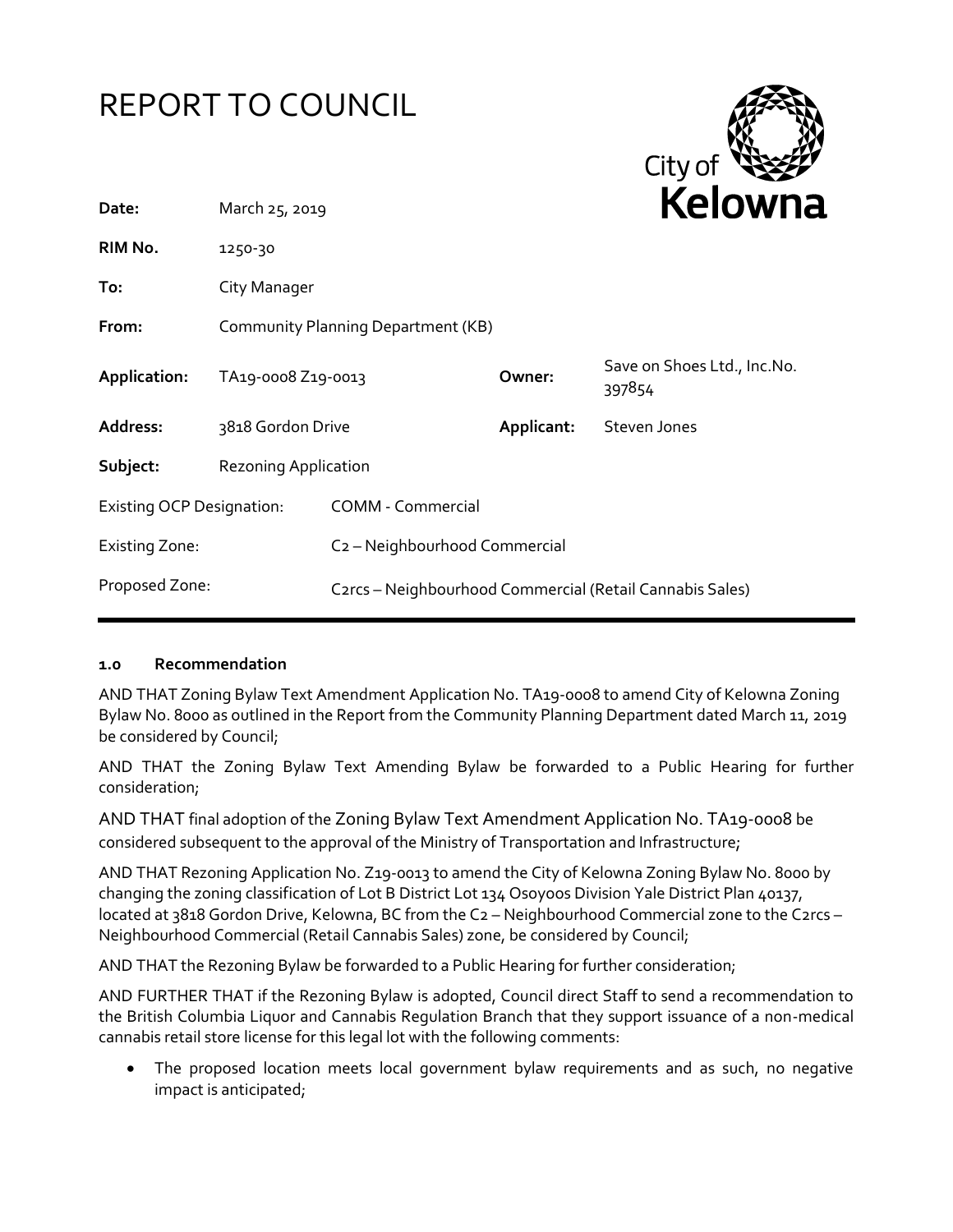- The views of the residents were captured during a public hearing process for the rezoning of the property and Council meeting minutes summarizing those views are attached; and
- Local government recommends that the application be approved because of compliance with local regulations and policies.

### **2.0 Purpose**

To rezone the subject property to facilitate the development of a retail cannabis sales establishment and to amend the Zoning Bylaw by correcting the wording of the C2 – Neighbourhood Commercial subzones in Section 14.2, and creating a C10rls/rcs subzone combination in both Section 01 and Section 14.10.

### **3.0 Community Planning**

Community Planning Staff recommend support for the rezoning application to allow for a retail cannabis sales establishment on the subject property. This application was received prior to the close of the first intake of retail cannabis sales establishment applications on November 30, 2018. As such, it was evaluated in accordance with a Council-endorsed process and was selected, based on its score, to move forward with the City's standard rezoning process, established in the Development Application Procedures Bylaw. This application received a score of 86.43, and the average overall score of all applications evaluated was 69.53. There were no other applications for rezoning to a retail cannabis sales establishment received that were located within a 500 metre radius of this property.

Should Council support the proposed Rezoning Bylaw, the property would be rezoned to a retail cannabis sales subzone, and Staff would send a recommendation to the British Columbia Liquor and Cannabis Regulation Branch indicating support for issuance of a non-medical cannabis retail store licence for this property.

The application meets the Zoning Bylaw No. 8000 and there are no variances being requested as part of this application Further, the applicant has confirmed the completion of public notification in accordance with Council Policy No. 367.

Staff are also asking for Council consideration of Zoning Bylaw Text Amendment Application TA19-0008. This proposed amendment includes a correction to the wording of the C2 – Neighbourhood Commercial subzones in Section 14 (C2rcs and C2rls/rcs only), as well as the addition of a C10rls/rcs subzone, which was omitted in error during the first text amendment application for retail cannabis sales. This requires additions to section 01 and Section 14.10, creating a C10rls/rcs subzone combination.

### **4.0 Proposal**

## 4.1 Background

The unit proposed to be used for the retail cannabis sales establishment is currently an existing retail store. The applicant is proposing creating a separate, smaller (approximately 600 ft<sup>2</sup>) retail space within this existing retail store.

### 4.2 Site Context

The subject property is located on the west side of Gordon Drive, to the south of Cook Road. While it borders residential properties to the west and south, there were no sensitive uses (as identified in a Councilendorsed scoring matrix) identified within a 150 metre radius.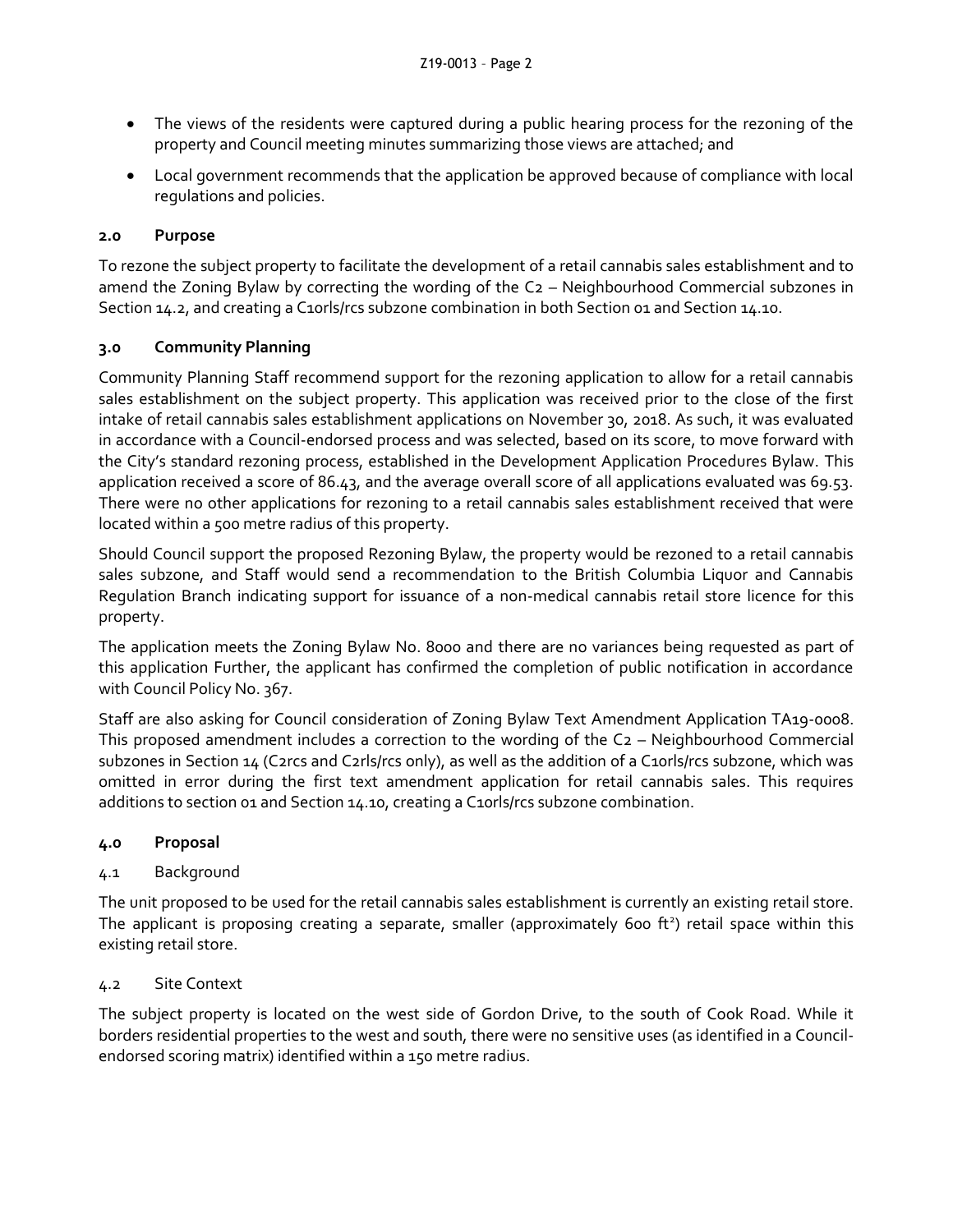| Orientation | Zoning                                         | <b>Land Use</b> |
|-------------|------------------------------------------------|-----------------|
| North       | C <sub>2</sub> - Neighbourhood Commercial      | Commercial      |
| East        | A1 – Agriculture 1                             | Agriculture     |
| South       | RM <sub>3</sub> – Low Density Multiple Housing | Residential     |
| West        | RM <sub>3</sub> – Low Density Multiple Housing | Residential     |

Specifically, adjacent land uses are as follows:

### **Subject Property Map:** 3818 Gordon Drive



### **5.0 Technical Comments**

5.1 Development Engineering Department

The application to rezone the subject property to C2rcs to allow for a retail cannabis sales establishment, does not compromise any City of Kelowna Municipal Infrastructure.

# **6.0 Application Chronology**

| Date of Committee Evaluation of Application: January 9, 2019 |                    |
|--------------------------------------------------------------|--------------------|
| Date of Application Accepted:                                | February $4, 2019$ |
| Date Public Notification Completed:                          | February 26, 2019  |